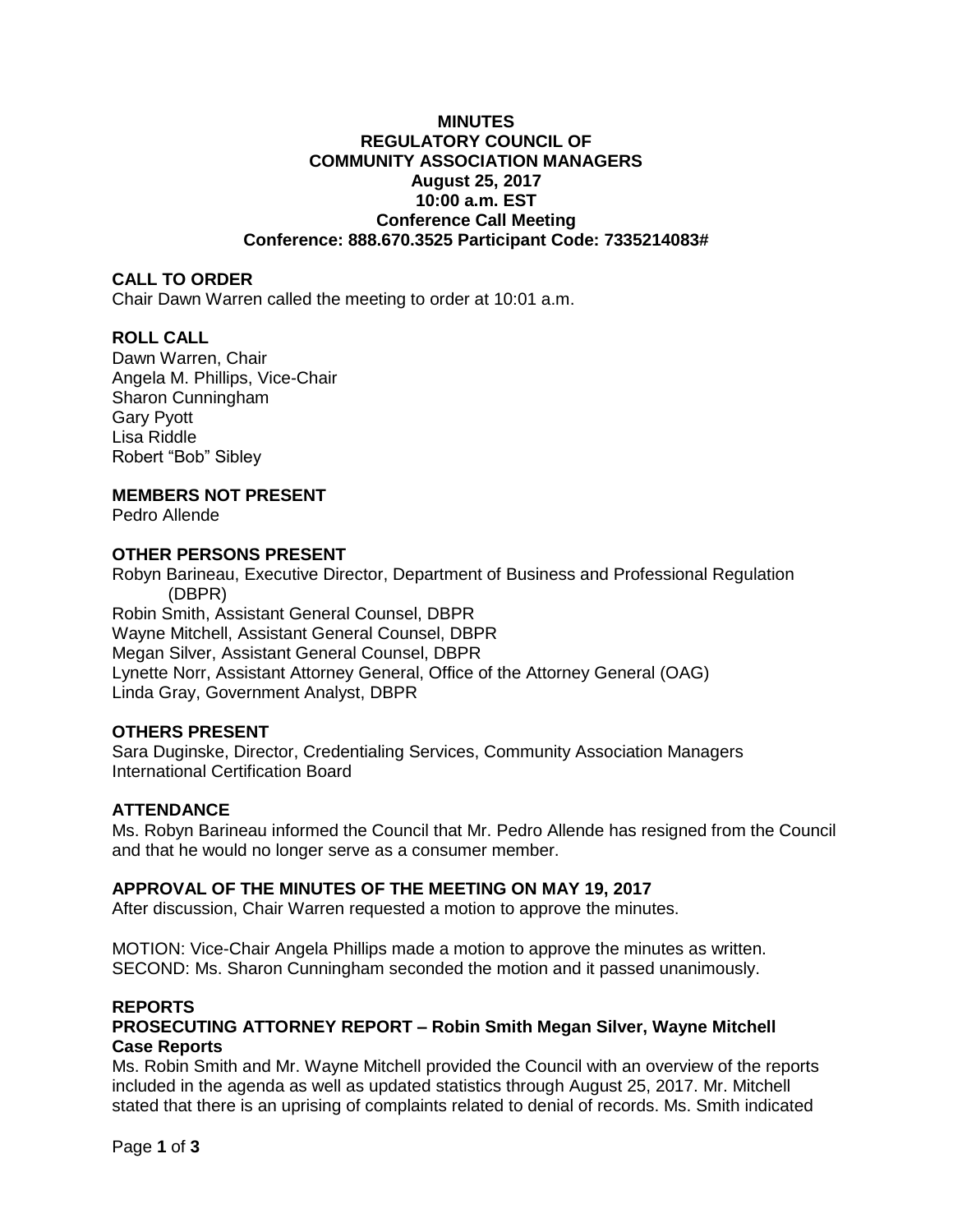that the General Counsel's Office has not yet received any complaints related to the statutory changes that were effective July 1, 2017.

Mr. Gary Pyott requested the General Counsel's Office to provide additional data concerning the types of cases they are reviewing, complaints based upon the new statutory changes and provide clarity of certain new changes.

#### **COUNSEL REPORT – Lynette Norr Rules Report**

Ms. Norr stated that she had sent a letter to the Joint Administrative Procedures Committee (JAPC) related to the Special Assessment Fees, Rule 61E14-3.002, F.A.C. discussed at the May 19, 2017, meeting, indicating that the Council intends on keeping this rule in place.

# **Draft Rule 61E14-6.001, F.A.C., Unexcused Absences.**

Ms. Norr and Ms. Barineau explained to the Council that this proposed rule is to transfer the authority from the Department to the Council, as suggested by JAPC.

After discussion, the following action was taken.

MOTION: Mr. Pyott made a motion to accept the language as drafted. SECOND: Ms. Cunningham seconded the motion and it passed unanimously.

The Council addressed the Statement of Estimated Regulatory Costs (SERC). The Council determined that these rule amendments would not have an adverse impact on small business nor will it be likely to directly or indirectly increase regulatory costs to any entity (including government) in excess of \$200,000 in the aggregate in Florida within one year after the implementation of the rule amendments. All members agreed that no SERC was necessary for the development of the proposed rule amendments.

MOTION: Vice-Chair Phillips made a motion that this rule amendment would not have an adverse impact on small business.

SECOND: Ms. Cunningham seconded the motion and it passed unanimously.

The Council discussed if this rule would constitute a minor violation.

After discussion, the following action was taken.

MOTION: Vice-Chair Philips made a motion that this rule would not create a minor violation. SECOND: Mr. Pyott seconded the motion and it passed unanimously.

#### **Annual Regulatory Plan**

Ms. Norr asked the Council if they had any rules that they would like to include in the Annual Regulatory Plan. The Council decided to have the below rules included in this year's Annual Regulatory Plan.

- 61E14-2.001 Standards of Professional Conduct.
- 61E14-1.001 Prelicensure Education Requirements.
- 61E14-4.001 Continuing Education Renewal Requirements.

MOTION: Vice-Chair Phillips made a motion to include these rules in the Annual Regulatory Plan.